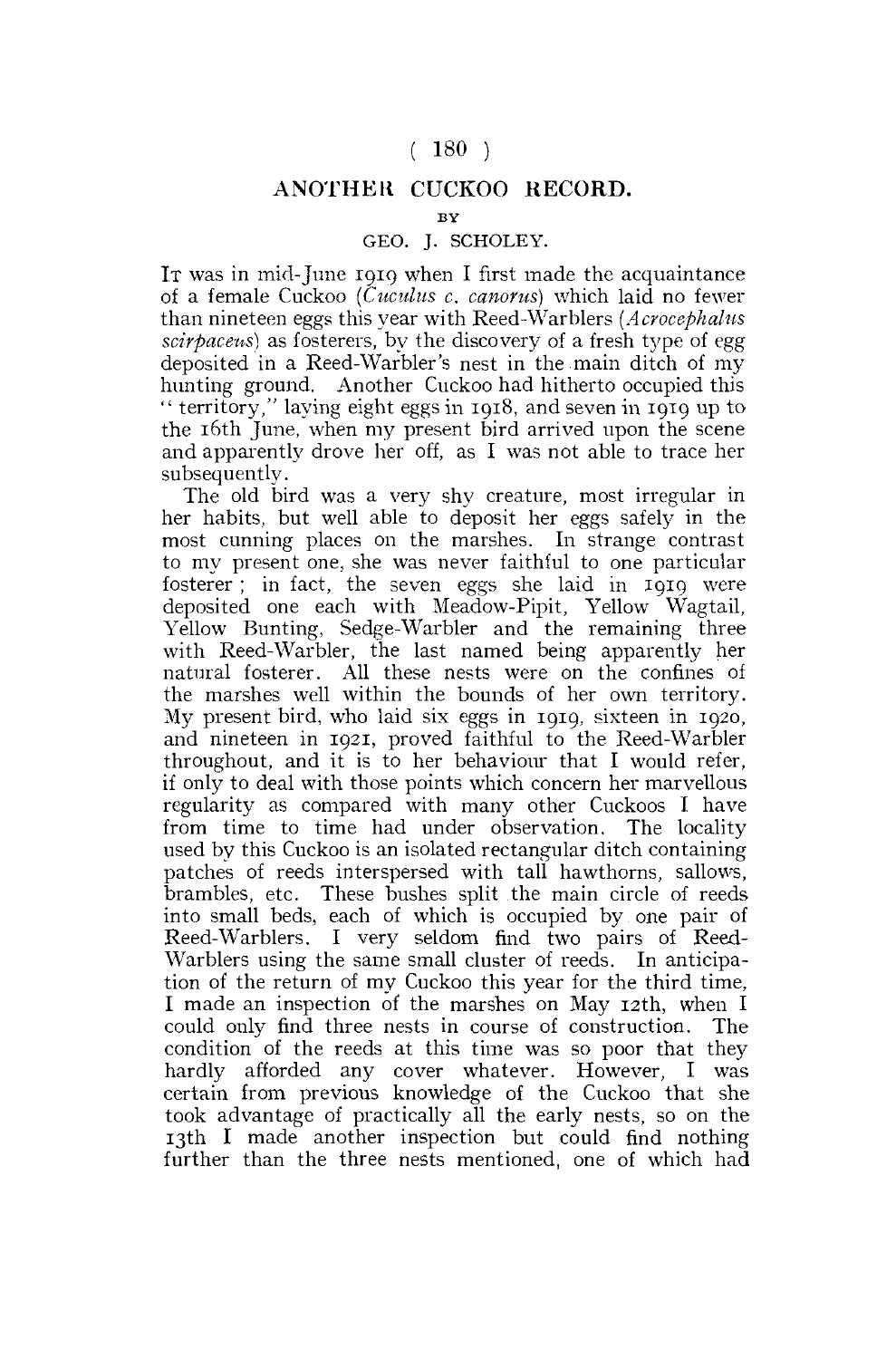its first egg on this day and its second on the 14th. This morning the Cuckoo was very busy and in the company of two males hung about the vicinity of this nest all the morning. At 1.0 p.m. there was no change in its condition, but at 2.30 p.m., when I returned to the marshes after lunch, the Cuckoo had deposited her first *egg,* removing one Reed-Warbler's egg at the same time.

On May 16th she deposited her egg in the second nest, which by this time had got its second *egg,* removing one of these at the same time. On the 18th the third Reed-Warbler's nest held its second egg and the Cuckoo deposited her third *egg* in this, removing one Reed-Warbler's egg as before.

History was repeating itself, the Cuckoo availing herself of the most suitable nests as they became ready and depositing her eggs at the old times, namely, not before I p.m. and not after 2.30 p.m. This is what she did throughout 1919 and 1920 without exception. It was not until May 21st that I found another Reed-Warbler's nest. This had two eggs on May 24th and there was not another nest on the marshes in a suitable condition. At 1.25 p.m. the female Cuckoo came over with her two males and settled in a tall hawthorn immediately over it. She then flew into the reedbed with one of the males, the other remaining in the hawthorn. The male Cuckoo came out first with the two Reed-Warblers in hot pursuit. He engaged their attention for some thirty seconds, when the female left the reeds bubbling and flew right off the marsh in the company of her two males. I let them get away, when I ran to the nest and found the Cuckoo's egg in it and a Reed-Warbler's egg missing. On the 26th she laid again in a nest containing two eggs, removing one of them as before, but on this date there was another nest on the marshes with two eggs also. On the 28th I visited this and found it with a Cuckoo's egg; but this time two of the Reed-Warbler's eggs had been removed, for on this date there were four. A careful survey of the incidents connected with the laying of these six eggs proves beyond all doubt the Cuckoo's wonderful inherited instinct for finding the most suitable nests. She made a break of four clear days following this, laying her next egg on June 2nd. By this time the condition of the reeds had considerably improved, and in consequence there were quite a number of nests in a fit condition to meet the Cuckoo's requirements. Little need be said as to the actual depositions of her remaining twelve eggs, which were laid on the following dates : June 5th, 7th, 9th, 11th, 13th, 17th, 20th, 23rd, 27th, 29th, and July 4th,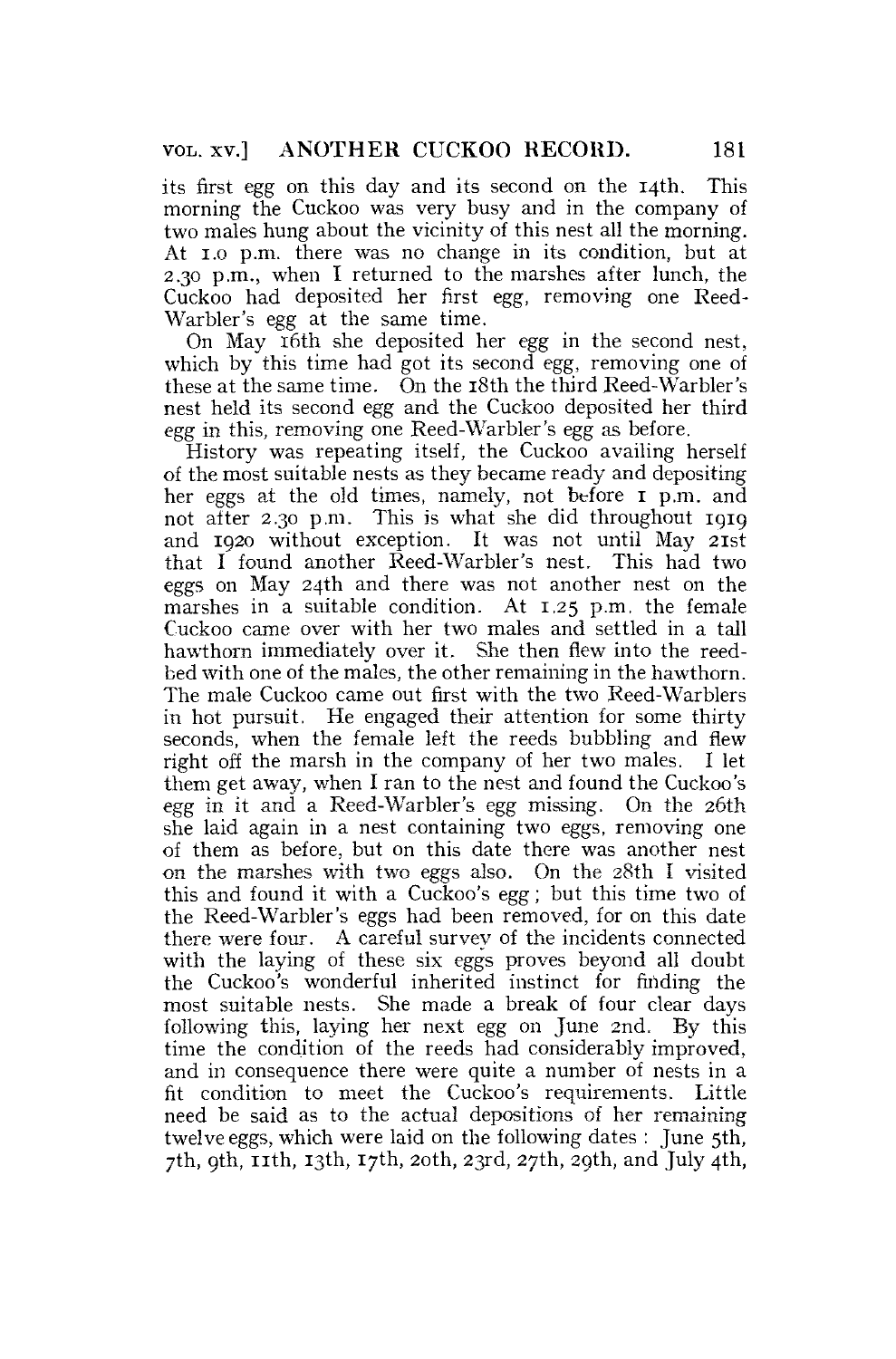6th. Her last fourteen eggs were laid and deposited on the days of the laying of the fourth egg of her dupes and no egg was deposited before **I** p.m. nor after 2.30 p.m. This I can vouch for, and she carried out the same practices in 1920, when out of a total of sixteen eggs laid she, on no less than ten occasions to my knowledge, deposited her egg on the fourth day of her host, removing two fosterer's eggs at each time of depositing her own. It will be noticed that she deviated somewhat in her regularity of laying (every other day) in not laying on June 4th. This egg arrived on the 5th, but I attribute this to great cold on the third night and alsoon the fourth day. It is astounding that at each time of deposit she removed half the contents of the nest, on five occasions removing one egg from two and on fourteen occasions removing two from four. Her last two eggs were very small as compared with the others, which shows that her laying capacity had been severely tested. I attribute her great regularity to a certain extent to her fortune in selecting a locality where she was so immune from molestation. From May 26th, when she laid her fifth egg, she was never in want of a suitable nest, in fact, when I got her tenth egg there were fourteen nests in a suitable condition for the receipt of her egg. By suitable I mean nests containing either one, two, three or four fresh eggs.

This Cuckoo from past experience has the position on these marshes well in hand. The tall hawthorns which grow on the ditch banks are used by her as observation posts as they provide her with a good command of the reeds below. In all her depositions she is accompanied by one male and sometimes two. It is the males who engage the attention of the fosterers when she is on her business of deposition. Immediately after she has safely deposited her egg, she flies away bubbling with her one or two male consorts for two to three hours, possibly to feed, returning later to find the nest for her next egg, due forty-eight hours later. In this particular business she acts quite alone and to my mind this is the most interesting of all her movements. In finding nests for her subsequent eggs she will sit motionless for an hour on end watching a stretch of reeds from one ot the tall hawthorns. Presently she will go down, remaining in the reed-bed for several minutes and very often leaving thirty or forty yards from where she first entered. This is the time to watch her as it often saves much time and hard work " doing " the reeds, which is much harder work than one would imagine. Upon leaving the reed-bed after such excursions she will always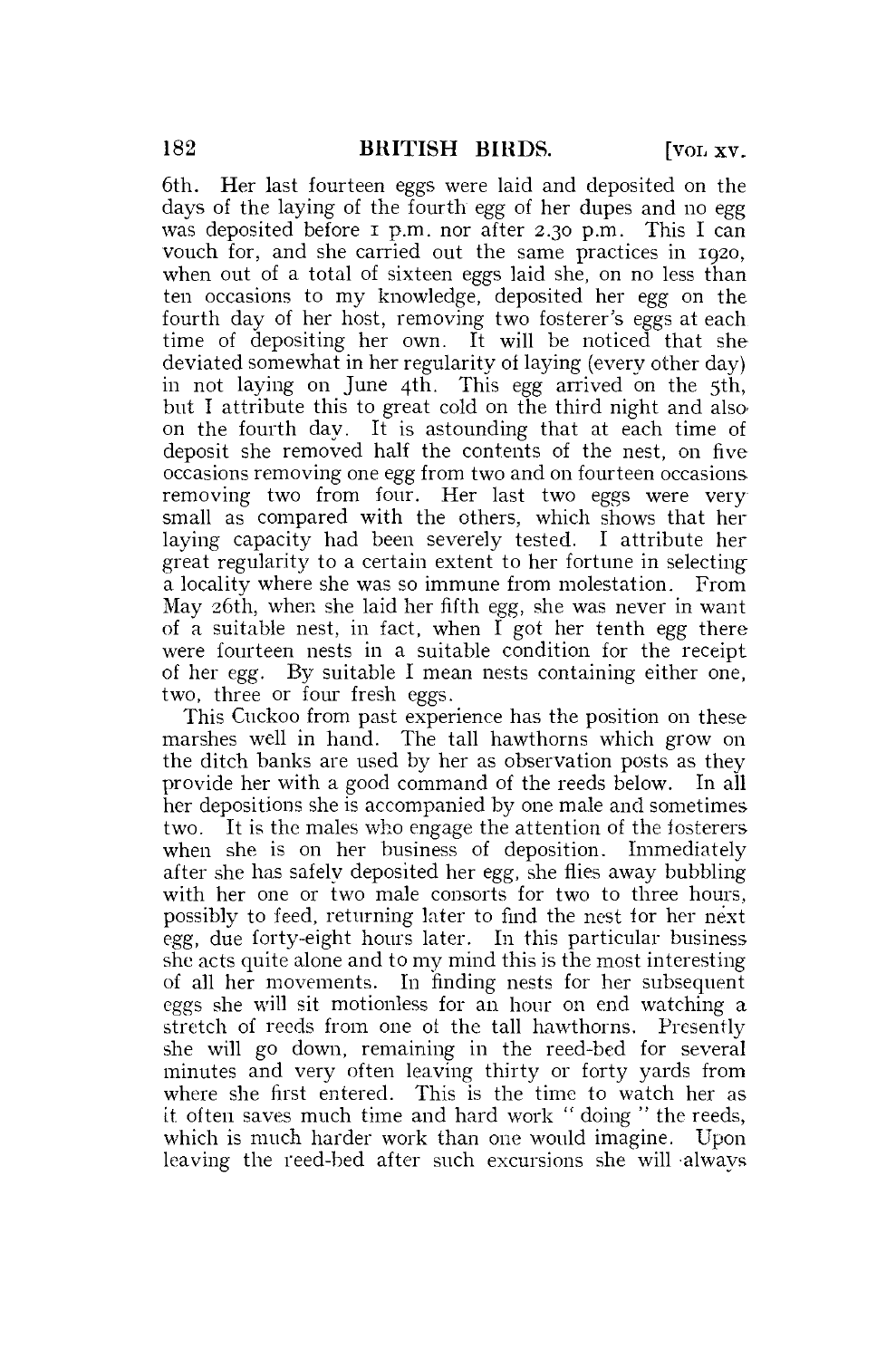betray the nest of her intended victim by circling round its vicinity several times, " bubbling " all the while. As soon as she commences this, she is joined by her males and they all fly off again together just as they do after the deposition of an egg. It is seldom that I have been disappointed in visiting a suitable nest after having seen her there previously. When this Cuckoo was about to lay her egg she would drop into the marsh grass some ten to twenty feet from the nest of her intended victim. She would remain there for roughly twenty minutes and she was always accompanied by her one or two males. I must emphasize this as it is not always the case, some females acting entirely upon their own responsibility in such matters. Upon rising from the grass she would betray no signs of her egg, but that she carried it to the nest in her bill I have no doubt, as one could readily see in almost every instance where she had stood on the edge of the nest to deposit her egg, as the side of the nest upon which she stood was weighed down upon the two reeds supporting it. Some nests are suspended on three reeds but the majority have four, and it is these the Cuckoo more often chooses for the deposit of its egg. The young Cuckoo will be safer between four supports and it is almost impossible for him to come to grief by falling overboard, although his bed is so very small as compared with his dimensions. He has two reeds on either side of him to which his bed is firmly laced and he can only come to grief either by moving backwards or forwards.

I made a systematic practice of visiting my nests at least twice a day, very often thrice daily, especially when my Cuckoo made breaks in her laying. These were very anxious times as one could not safely say whether an egg had been missed. I am sure, however, that all her eggs have been located and it was not until May 26th that she had any choice at all. Previous to this date there was never more than one Reed-Warbler's nest ready for her use, but after this date she always had nests available—and consequently her irregular laying is the more interesting and once again demonstrates the individuality of birds. I understand that Mr. Chance created facilities for his Cuckoo by removing the eggs of the fosterparents as soon as the Cuckoo's egg was deposited. Further, I believe he removed all eggs laid by his nine pairs of Meadow-Pipits whether they contained a Cuckoo's egg or not. In view of this I resolved to let my Reed-Warblers carry on in a natural way and instead of causing them to desert when I removed the Cuckoo's egg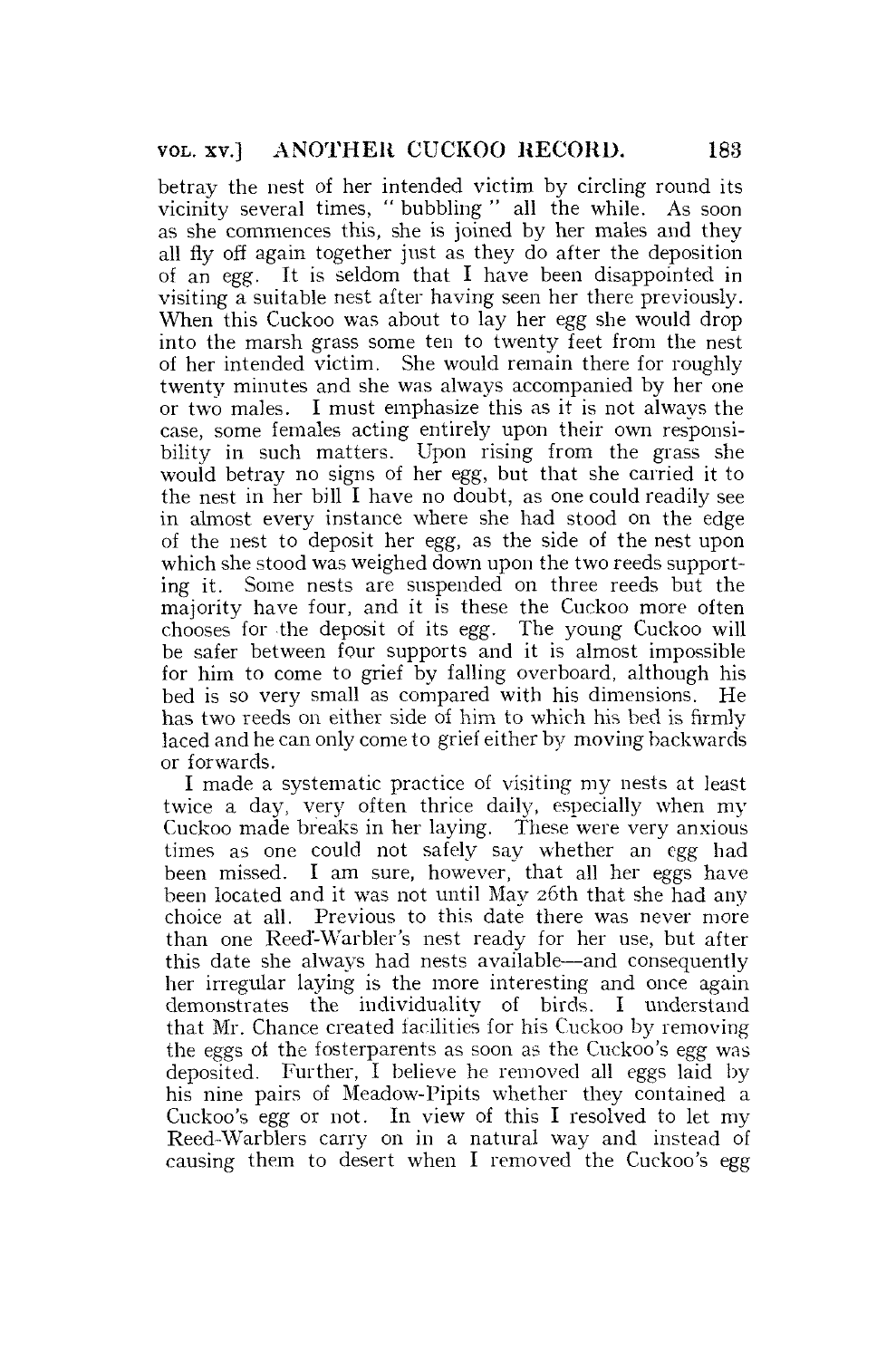I gave them other fresh eggs which I got from another marsh three miles away and left them to sit. In most cases these were hatched and reared, in any way I finally left the nests in good order and condition. In certain cases I found that after the eggs had been sat on for a week or ten days the nests became empty, and I am strongly of opinion that the Cuckoo revisited these nests and upon finding her egg missing removed the rest and caused the fosterer to build another nest for her subsequent use. This sort of thing I have noticed for the last five years in connection with Cuckoos that have used Reed-Warblers as fosterers. I watched it more closely this year and can prove on four occasions that my Cuckoo did deposit an egg in the rebuilt or second nest of the fosterer. The sixteenth egg was laid in the rebuilt nest that had received the fourth, the seventeenth occupied the second nest of the fosterer that had received the fifth, and the same thing occurred with those that contained the twelfth and sixth and the nineteenth and ninth respectively. It is well known that as soon as the nest of a pair of birds is destroyed they immediately set to work to build another. It is so with the Reed-Warbler : if the first nest meets a tragic fate they commence to pull it to pieces and build another with the same material a yard or so away. Three pairs had their second nests built and clutches of four eggs in eight days, which is remarkable, and the amount of work accomplished in the building of a second nest during the stay of an hour or so on the marshes is surprising. The use of the material from number one no doubt facilitates the work on number two and relieves the bird of a considerable amount of hunting for suitable material. In all cases where the Reed-Warblers hatched and reared their young they only had the one brood, but where for any reason the first nest was destroyed a second nest was proceeded with at once.

This theory of the Cuckoo destroying nests for her subsequent use is very interesting as the same thing has happened this year in the case of another Cuckoo using Wagtails as fosterers, first nests being destroyed in the same way. I have never been able to ascertain accurately what the Cuckoo does with the Reed-Warbler's egg she removes when depositing her own. In cases where she removes one I have never been able to find a trace of it, but in cases where she removes two I generally find one lying on the duck-weed or on the thick black ooze in the ditches. On the face of it it looks as though she takes one away at any rate, which being fresh she no doubt relishes ; but the second egg in cases where she removes two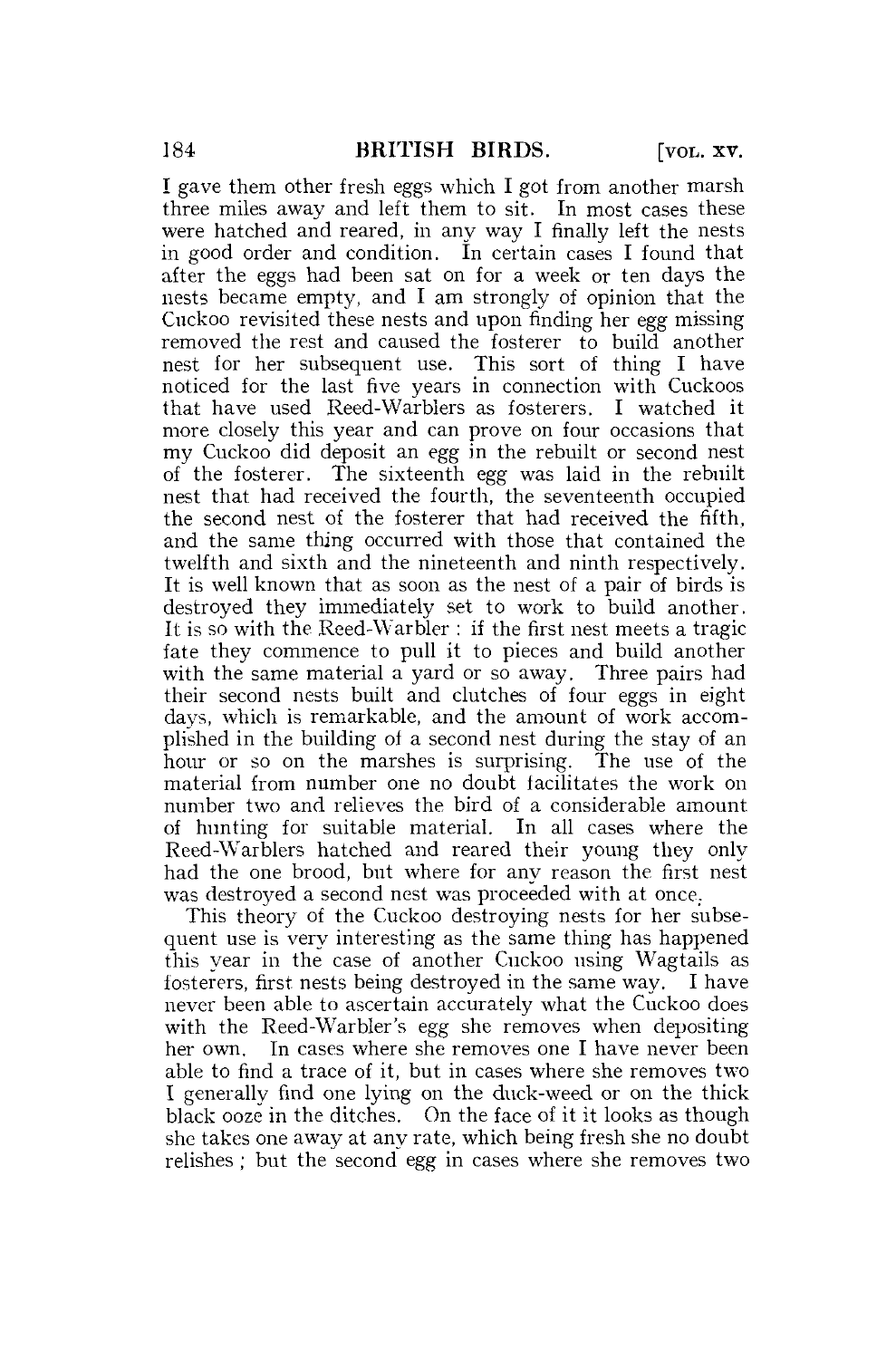undoubtedly goes overboard. So far as I was able to gather I had twenty-three pairs of Reed-Warblers nesting on this particular Cuckoo's territory this year and, curiously enough, at the end of June there were nineteen in one stage of occupation or another. This nineteen, of course, includes all, from those building to those containing youngsters ready to fly. I mention this as a coincidence to the actual finding of nineteen eggs. The only assistance I had was that of my friend Mr. H. Turner, who is associated with me in business and to whom I owe a debt of gratitude for the large amount of work he put into the job. I have decided that the most fitting receptacle for this series of nineteen eggs is alongside the series of twenty-one laid by the Meadow-Pipit Cuckoo of Mr. E. P. Chance last year. Mr. Chance will be pleased to afford an opportunity to all naturalists who are genuinely interested in the subject to call and examine these eggs for themselves.

I would just like to touch once more upon the marvellous regularity of this Cuckoo. On three occasions in 1920 I did not disturb her egg, which on each occasion I found with two fosterers' eggs. The Cuckoo's egg was in each case the first to hatch due to its not being deposited until the fourth egg of the fosterer was laid. It is not until the Reed-Warbler has her fourth egg that she begins to sit, consequently the Cuckoo's egg being deposited on this day also, is never allowed to get cold, with a result that it is the first to hatch. Last season these three eggs only took thirteen days to incubate, the young Reed-Warblers were hatched the next morning, viz., fourteen days, and in each case were hoisted out of the nest during the evening of the same day they were hatched. The young Cuckoo by this time would be roughly thirty-six hours old.

It is very interesting to see how zealously the hen Reed-Warbler guards the Cuckoo's egg given into her charge. One can approach a nest of highly incubated eggs a dozen times without seeing the hen Reed-Warbler sitting ; but immediately she becomes possessed of the Cuckoo's egg she will almost allow one to lift her from the nest.

In conclusion, I am convinced that where the male Cuckoo accompanies the female on her egg depositing business it is for protection. This has been particularly noticeable in other cases where I have had Cuckoos under observation, especially where the fosterers are of a pugnacious nature such as Robins, Wagtails, etc. A little tragic incident will **not** be out of place here, as I have reason to believe that my